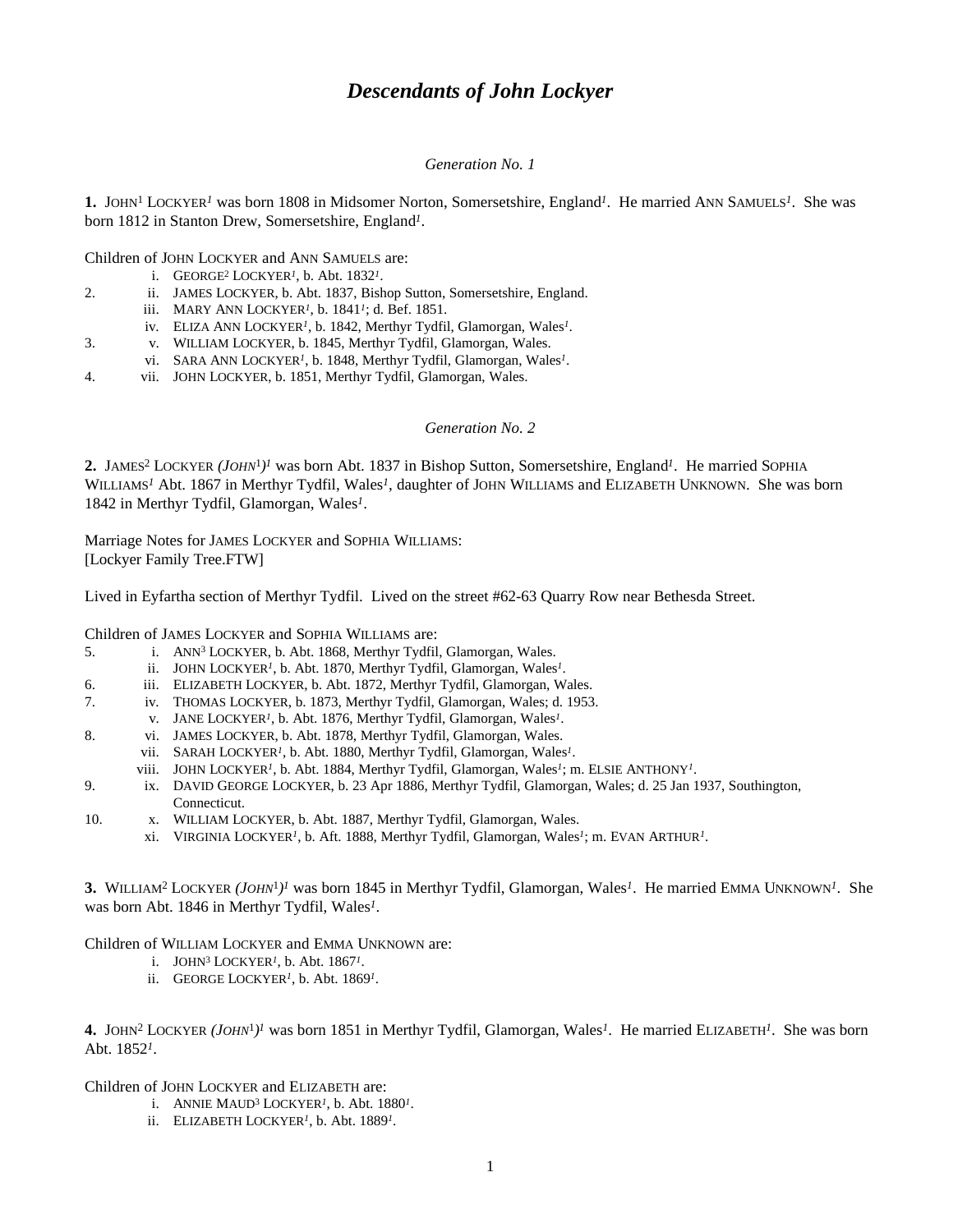### *Generation No. 3*

5. ANN<sup>3</sup> LOCKYER (*JAMES<sup>2</sup>, JOHN*<sup>1</sup>)<sup>*I*</sup> was born Abt. 1868 in Merthyr Tydfil, Glamorgan, Wales<sup>*I*</sup>. She married WALTER ROTH*<sup>1</sup>* .

Children of ANN LOCKYER and WALTER ROTH are:

- i. WALTER<sup>4</sup> ROTH<sup>1</sup>.
- 11. ii. ADA ROTH.
	- iii. ARNOLD ROTH*<sup>1</sup>* .
	- iv. LIONEL ROTH*<sup>1</sup>* .

**6.** ELIZABETH<sup>3</sup> LOCKYER *(JAMES*<sup>2</sup> *, JOHN*<sup>1</sup> *) 1* was born Abt. 1872 in Merthyr Tydfil, Glamorgan, Wales*<sup>1</sup>* . She married (1) O'CONNER<sup>1</sup>. She married (2) JONES<sup>1</sup>. She married (3) JAMES DAVIES<sup>1</sup>.

Marriage Notes for ELIZABETH LOCKYER and O'CONNER: [Lockyer Family Tree.FTW]

Went to the United States.

Child of ELIZABETH LOCKYER and JONES is:

i. BRINLEY<sup>4</sup> JONES<sup>1</sup>, m. MURIEL<sup>1</sup>.

**7.** THOMAS<sup>3</sup> LOCKYER (*JAMES<sup>2</sup>*, *JOHN*<sup>1</sup>)<sup>*I*</sup> was born 1873 in Merthyr Tydfil, Glamorgan, Wales<sup>*I*</sup>, and died 1953<sup>*I*</sup>. He married MARGARET ANN REES<sup>1</sup>. She was born 1883<sup>1</sup>, and died 1969<sup>1</sup>.

Children of THOMAS LOCKYER and MARGARET REES are:

- i. BRYNMOR<sup>4</sup> LOCKYER*<sup>1</sup>* .
- 12. ii. ISLYN LOCKYER, b. 1912; d. 1996.
- 13. iii. JOHN VINSON BERWYN LOCKYER, b. 1922; d. 2000.

8. JAMES<sup>3</sup> LOCKYER (*JAMES<sup>2</sup>, JOHN<sup>1</sup>)<sup>1</sup>* was born Abt. 1878 in Merthyr Tydfil, Glamorgan, Wales<sup>*1*</sup>. He married EDITH BAILEY*<sup>1</sup>* .

Children of JAMES LOCKYER and EDITH BAILEY are:

- i. EDITH<sup>4</sup> LOCKYER*<sup>1</sup>* .
- ii. HILDA LOCKYER*<sup>1</sup>* .
- iii. FLORENCE LOCKYER*<sup>1</sup>* .
- iv. HAROLD LOCKYER*<sup>1</sup>* .

9. DAVID GEORGE<sup>3</sup> LOCKYER (*JAMES<sup>2</sup>, JOHN<sup>1</sup>*)<sup>*I*</sup> was born 23 Apr 1886 in Merthyr Tydfil, Glamorgan, Wales<sup>*1*</sup>, and died 25 Jan 1937 in Southington, Connecticut<sup>1</sup>. He married MARY JANE JONES<sup>1</sup> 18 Oct 1917 in Merthyr Tydfil, Glamorgan, Wales<sup>1</sup>, daughter of HERBERT JONES and ELIZABETH O'CONNELL. She was born 31 Jan 1883 in Merthyr Tydfil, Glamorgan, Wales*<sup>1</sup>* , and died 19 Jul 1981 in Phoenix, Arizona*<sup>1</sup>* .

Marriage Notes for DAVID LOCKYER and MARY JONES: [Lockyer Family Tree.FTW]

Immigrated to the United States, arriving at New York 1 September 1923 abord the Berengaria. Children: Doris Sophia, age 4; Mary Elizabeth, age 2 yr, 1 mo.

Children of DAVID LOCKYER and MARY JONES are:

- i. DORIS SOPHIA<sup>4</sup> LOCKYER<sup>1</sup>, b. 18 Oct 1918, Merthyr Tydfil, Glamorgan, Wales<sup>1</sup>.
- 14. ii. MARY ELIZABETH LOCKYER, b. 11 Jul 1921, Merthyr Tydfil, Glamorgan, Wales.
	- iii. DAVID MERVYN LOCKYER<sup>*I*</sup>, b. 12 Oct 1924, Southington, Connecticut<sup>*I*</sup>; m. ELEANOR L. UNKNOWN.